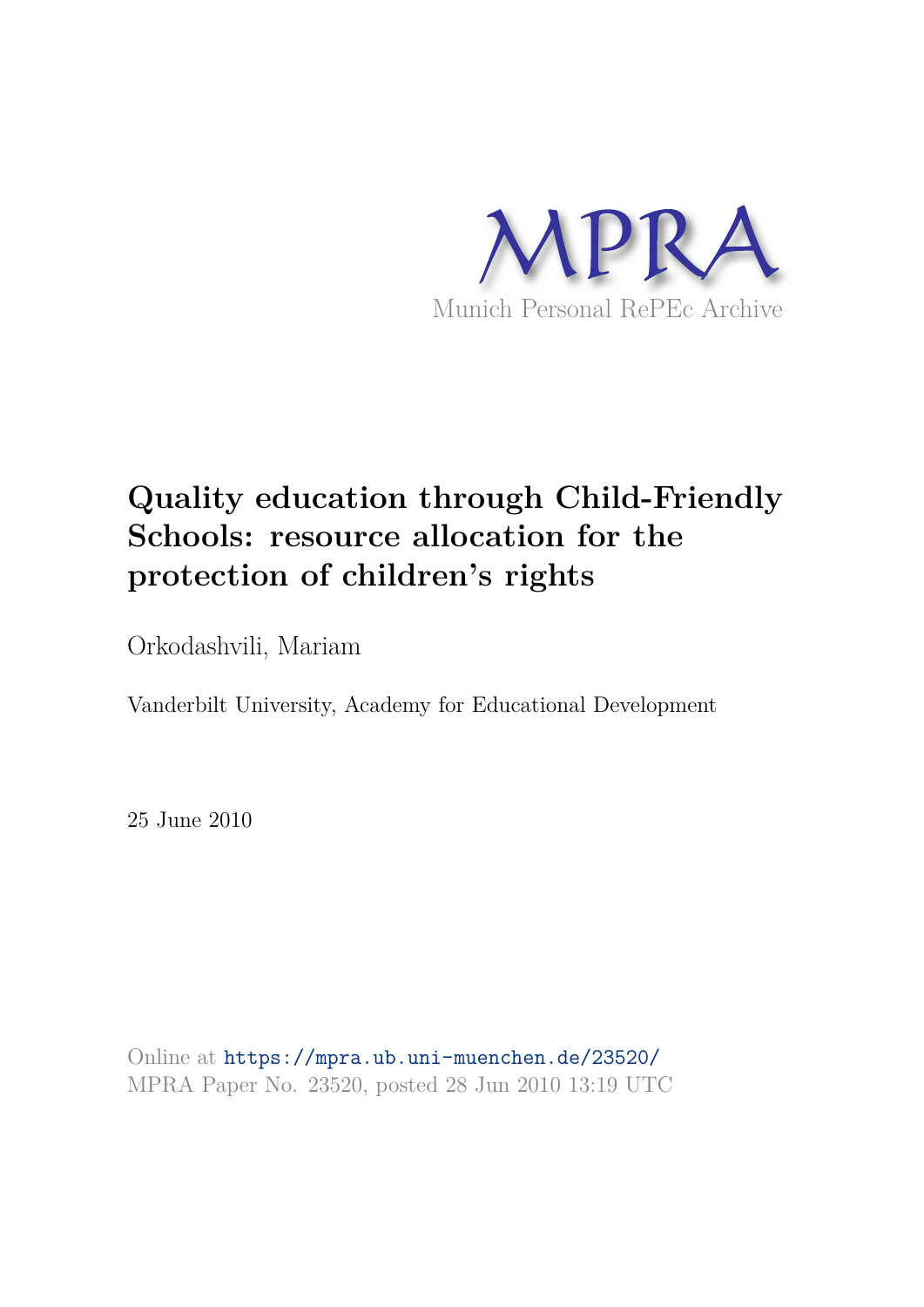## *Mariam Orkodashvili June 25, 2010*

# **Quality education through Child-Friendly Schools: resource allocation for the protection of children's rights**

## *Introduction*

The paper discusses the idea and purpose of Child-Friendly Schools (CFSs) initiated by the UNICEF. It analyses the implications of CFSs in terms of improving children's health and nutrition, promoting gender equality, protecting children's rights, re-defining education quality and creating positive psycho-emotional environment at schools.

### *Definition / purpose*

Child-friendly school, or CFS, is UNICEF's approach to promoting quality education in schools for all children – especially among the most vulnerable and hard-to-reach populations – both in everyday circumstances and in emergencies. Child-friendly educators focus on the needs of the 'whole' child (which include his or her health, nutrition and overall well-being) and care about what happens to children in their families and communities before they enter school and after they leave.

CFSs imply designing world class schools that inspire a love of learning and create a sense of harmony between the school, the surrounding community and the environment.

CFSs also promote healthy, safe and protective environment for children's emotional, psychological and physical well-being, both in primary and secondary schools – especially for girls.

Another program related to Child Friendly School initiative is conducted by **Architecture for Humanity** in partnership with UNICEF, which involves the design and construction of an innovative school program in post-conflict border areas of Western Africa. This includes building two prototype facilities, a primary school and a secondary school, in each location that incorporate the guidelines of UNICEF's Child Friendly School approach. Each school will include innovative learning environments, but will incorporate alternative energy sources, water reclamation, basic services play spaces, and will serve as a model for sustainable development in the region.

Below are some examples of Child Friendly School initiatives in Sub-Saharan African countries and regions.

### *Rwanda*

UNICEF and local partners promote child-friendly schools in Kigali, Rwanda. Rubingo Primary School in Gasabo District, approximately 20 km from Kigali City, has all the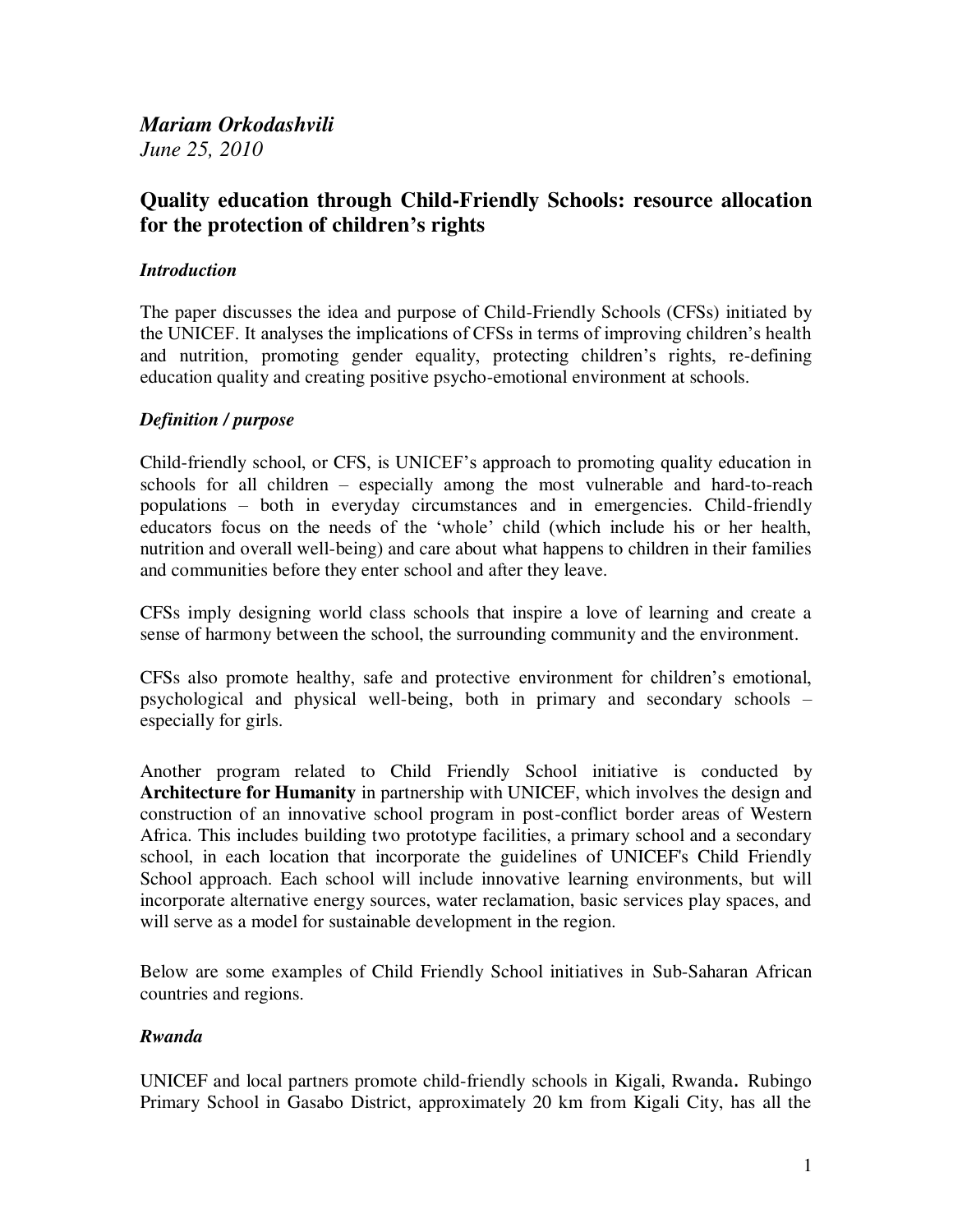hallmarks of a child-friendly school. Six new classrooms have been constructed and equipped with learning materials for orphans and vulnerable children, and teachertraining courses have been organized. UNICEF has provided a water tank where students can wash their hands, and drinking water is available in all classrooms. There are separate latrines for girls and boys. An engaged parents' committee co-manages the school and helps to ensure protection of the children.

Rubingo Primary School is recognized for its good performance. Records show that 616 girls and 610 boys are currently enrolled. The estimated drop-out rate for this school year is 1 %. And Rubingo students' transition rates from primary to secondary school have increased from 56 % in 2004 to 69 % in 2006. Ranked first in Gasabo District in 2003- 04, Rubingo generated the district's two top-ranked female students in 2004; the girls received the First Lady's Award for achievement.

Right to Play, an international NGO, promotes sports for development – central to the CFS model – in the school as part of its psychosocial support role. Both girls and boys are encouraged to participate in sports activities, and playgrounds are being rehabilitated by parents.

―The CFS model has not only created conducive school environment for reconciliation, healing and hope, but has also helped to increase school enrolment and retention," said UNICEF's Representative in Rwanda, Dr. Joseph Foumbi. "Children, especially girls, are more motivated to stay in school.

### *Mozambique*

Beyond the physical construction of classrooms, more development is going on at the Namurumo Primary School, situated in the heart of Maganja da Costa, one of the poorest districts in the central province of Zambézia, Mozambique.

We can't remove all the problems in the education system, not in years, but we can assist with some fundamental changes that can improve the quality of education," said UNICEF Project Officer Stella Kaabwe.

Ms. Kaabwe explained how UNICEF supports the Ministry of Education in creating ‗child-friendly schools', which call on all sectors – notably education, health, water and sanitation, social welfare and communication – to improve student retention and performance even in the poorest communities.

One of the major priorities, said the Director of the Namurumo Primary School, Fazilom Ofumawe, is to retain girls and the increasing number of students who have been orphaned – mostly due to HIV/AIDS.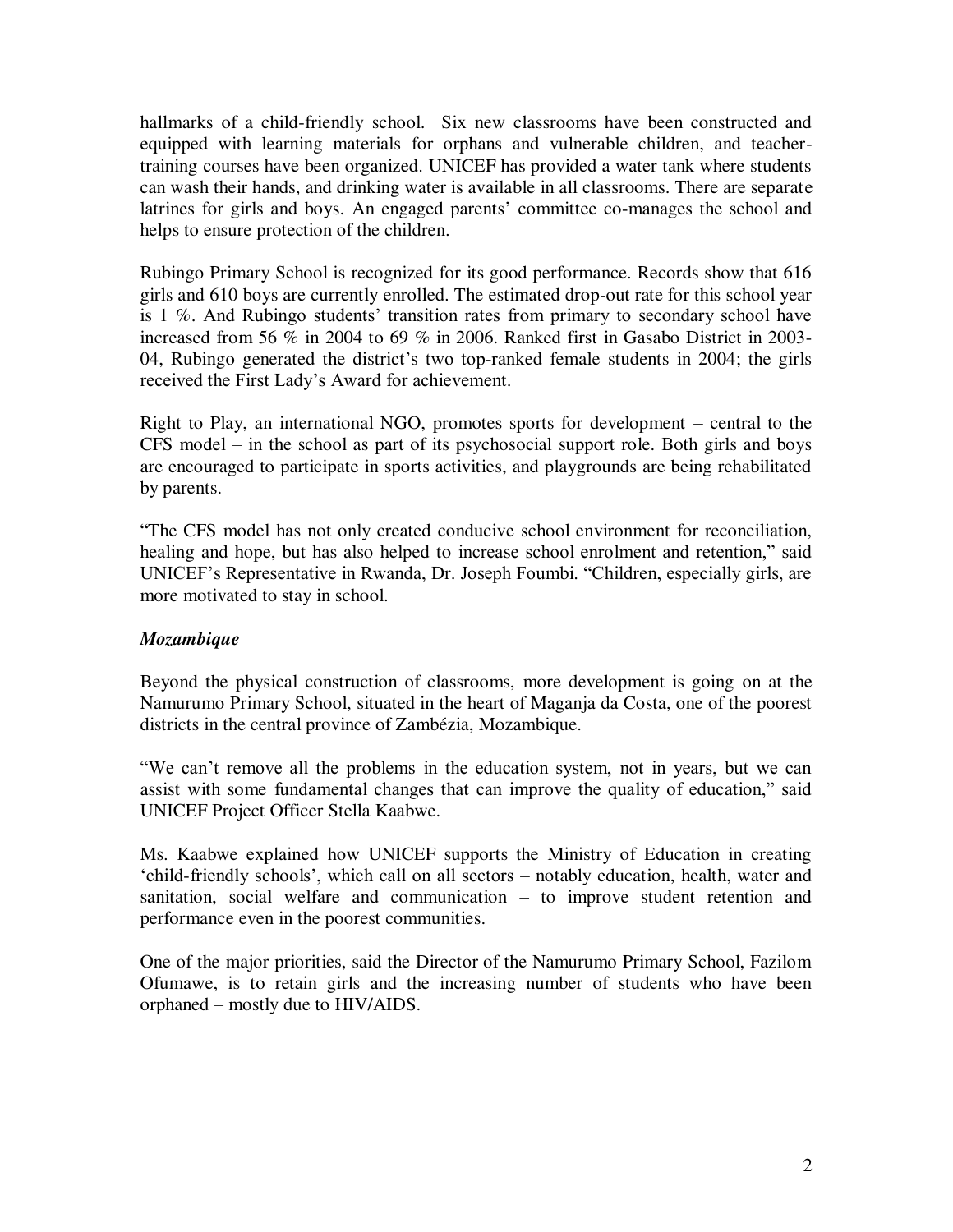## *Framework for Child Friendly Schools*

UNICEF has developed a [framework for rights-based, child-friendly educational systems](http://www.unicef.org/lifeskills/index_7260.html#A Framework for Rights-Based, Child-Friendly#A Framework for Rights-Based, Child-Friendly)  [and schools](http://www.unicef.org/lifeskills/index_7260.html#A Framework for Rights-Based, Child-Friendly#A Framework for Rights-Based, Child-Friendly) that are characterized as "inclusive, healthy and protective for all children, effective with children, and involved with families and communities - and children". Within this framework:

 The school is a significant personal and social environment in the lives of its students. A child-friendly school ensures every child an environment that is physically safe, emotionally secure and psychologically enabling.

 Teachers are the single most important factor in creating an effective and inclusive classroom.

 Children are natural learners, but this capacity to learn can be undermined and sometimes destroyed. A child-friendly school recognizes, encourages and supports children's growing capacities as learners by providing a school culture, teaching behaviours and curriculum content that are focused on learning and the learner.

 The ability of a school to be and to call itself child-friendly is directly linked to the support, participation and collaboration it receives from families.

 Child-friendly schools aim to develop a learning environment in which children are motivated and able to learn. Staff members are friendly and welcoming to children and attend to all their health and safety needs.

### *Recommendations*

All social systems and agencies which affect children should be based on the principles of the Convention on the Rights of the Child. This is particularly true for schools which, despite disparities in access across much of the world, serve a large percentage of children of primary school age. Such rights-based — or child-friendly — schools not only help children realize their right to a basic education of good quality. They are also needed to do many other things — help children learn what they need to learn to face the challenges of the new century; enhance their health and well-being; guarantee them safe and protective spaces for learning, free from violence and abuse; raise teacher morale and motivation; and mobilize community support for education.

Above all, a rights-based, child-friendly school must reflect an environment of good quality characterized by several essential aspects:

### It is **inclusive of children** — it:

Does not exclude, discriminate, or stereotype on the basis of difference.

 Provides education that is free and compulsory, affordable and accessible, especially to families and children at risk.

 Respects diversity and ensures equality of learning for all children (e.g., girls, working children, children of ethnic minorities and affected by HIV/AIDS, children with disabilities, victims of exploitation and violence).

 Responds to diversity by meeting the differing circumstances and needs of children (e.g., based on gender, social class, ethnicity, and ability level). It is **effective for learning** — it: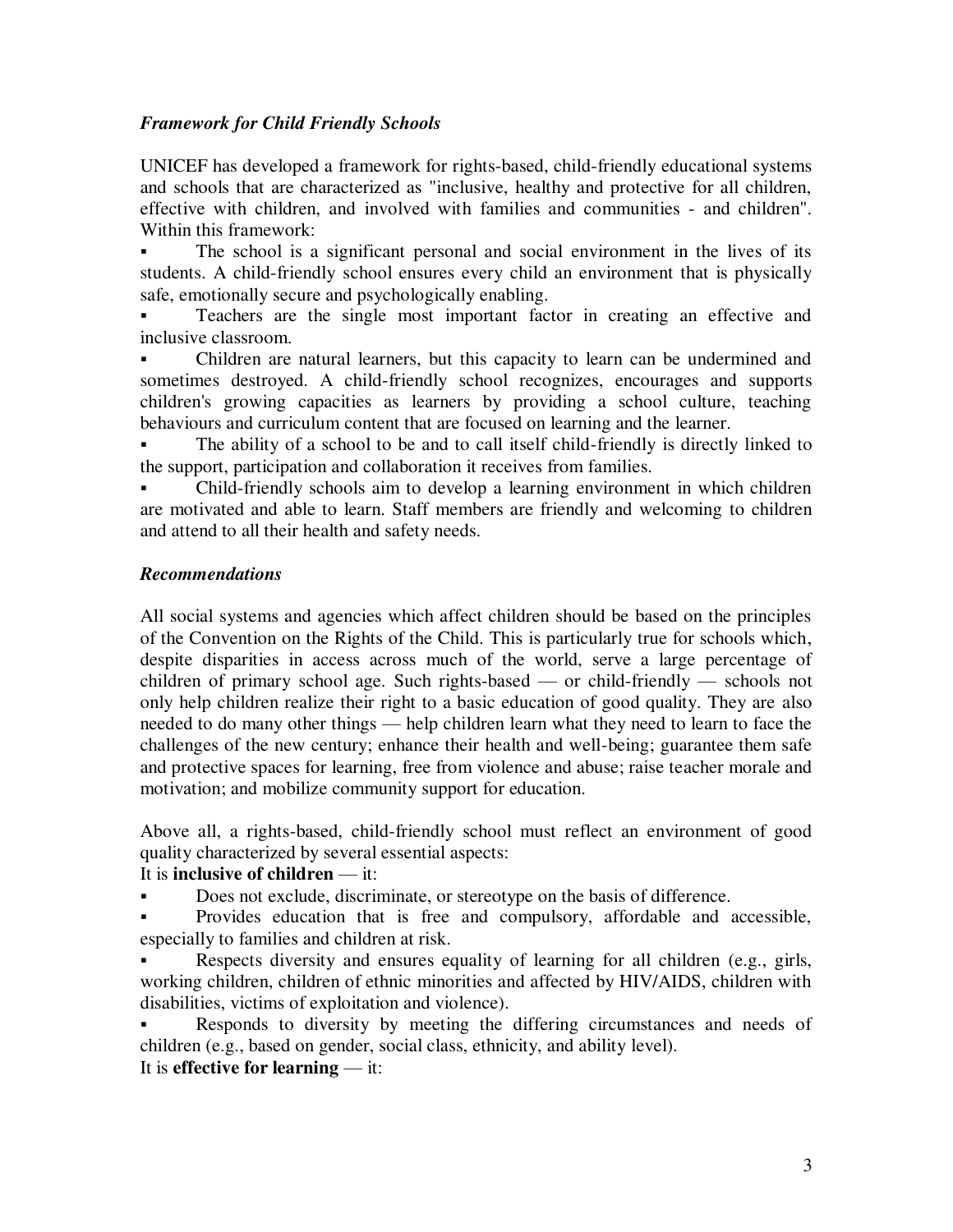Promotes good quality teaching and learning processes with individualized instruction appropriate to each child's developmental level, abilities, and learning style and with active, cooperative, and democratic learning methods.

Provides structured content and good quality materials and resources.

 Enhances teacher capacity, morale, commitment, status, and income — and their own recognition of child rights.

 Promotes quality learning outcomes by defining and helping children learn what they need to learn and teaching them how to learn; and defines suitable ways to assess them, at classroom and national levels.

### It is **healthy and protective of children** — it:

 Ensures a healthy, hygienic, and safe learning environment, with adequate water and sanitation facilities and healthy classrooms, healthy policies and practices (e.g., a school free of drugs, corporal punishment, and harassment), and the provision of health services such as nutritional supplementation and counseling.

Provides life skills-based health education.

 Promotes both the physical and the psycho-socio-emotional health of teachers and learners.

Helps to defend and protect all children from abuse and harm.

**Provides positive experiences for children.** 

#### It is **gender-sensitive** — it:

- Promotes gender equality in enrolment and achievement.
- Eliminates gender stereotypes.

 Guarantees girl-friendly facilities, curricula, textbooks, and teaching-learning processes.

Encourages respect for each others' rights, dignity, and equality.

### It is **involved with children, families, and communities** — it is:

Child-centered - promoting child participation in all aspects of school life.

 Family-focused — working to strengthen families as the child's primary caregivers and educators and helping children, parents, and teachers establish harmonious relationships.

 Community-based - encouraging local partnership in education, acting in the community for the sake of children, and working with other actors to ensure the fulfillment of children' rights.

### **CHARACTERISTICS OF A RIGHTS-BASED, CHILD-FRIENDLY SCHOOL**

**1. Reflects and realizes the rights of every child** -- cooperates with other partners to promote and monitor the well-being and rights of all children; defends and protects all children from abuse and harm (as a sanctuary), both inside and outside the school.

**2. Is child-centered** -- encourages participation, creativity, self-esteem, and psychosocial well-being; promotes a structured, child-centered curriculum and teaching-learning methods appropriate to the child's developmental level, abilities, and learning style; and considers the needs of children over the needs of the other actors in the system.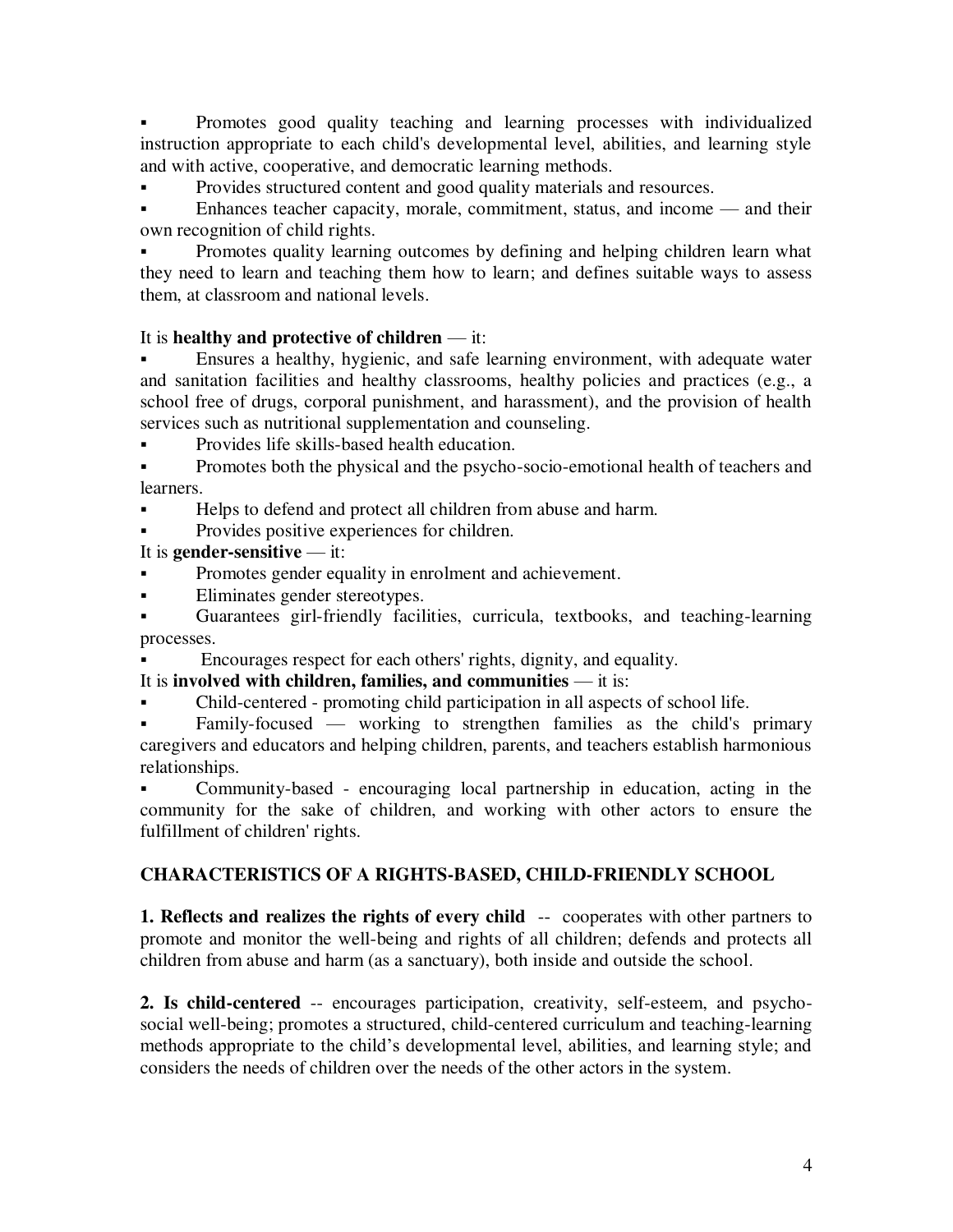**3. Is gender-sensitive and girl-friendly** – promotes parity in the enrolment and achievement of girls and boys; reduces constraints to constraints to gender equity and eliminates gender stereotypes; provides facilities, curricula, and learning processes welcoming to girls.

**4. Promotes quality learning outcomes** -- encourages children to think critically, ask questions, express their opinions -- and learn how to learn; helps children master the essential enabling skills of writing, reading, speaking, listening, and mathematics and the general knowledge and skills required for living in the new century -- including useful traditional knowledge and the values of peace, democracy, and the acceptance of diversity.

**5. Provides education based on the reality of children's lives** -- ensures that curricular content responds to the learning needs of individual children as well as to the general objectives of the education system and the local context and traditional knowledge of families and the community.

**6. Is flexible and responds to diversity** -- meets differing circumstances and needs of children (e.g., as determined by gender, culture, social class, ability level).

**7. Acts to ensure inclusion, respect, and equality of opportunity for all children** - does not stereotype, exclude, or discriminate on the basis of difference.

**8. Promotes mental and physical health** – provides emotional support, encourages healthy behaviours and practices, and guarantees a hygienic, safe, secure, and joyful environment.

**9. Provides education that is affordable and accessible** -- especially to children and families most at-risk.

**10. Enhances teacher capacity, morale, commitment, and status** -- ensures that its teachers have sufficient pre-service training, in-service support and professional development, status, and income.

**11. Is family focused** -- attempts to work with and strengthen families and helps children, parents and teachers establish harmonious, collaborative partnerships.

**12. Is community-based** -- strengthens school governance through a decentralized, community-based approach; encourages parents, local government, community organizations, and other institutions of civil society to participate in the management as well as the financing of education; promotes community partnerships and networks focused on the rights and well-being of children.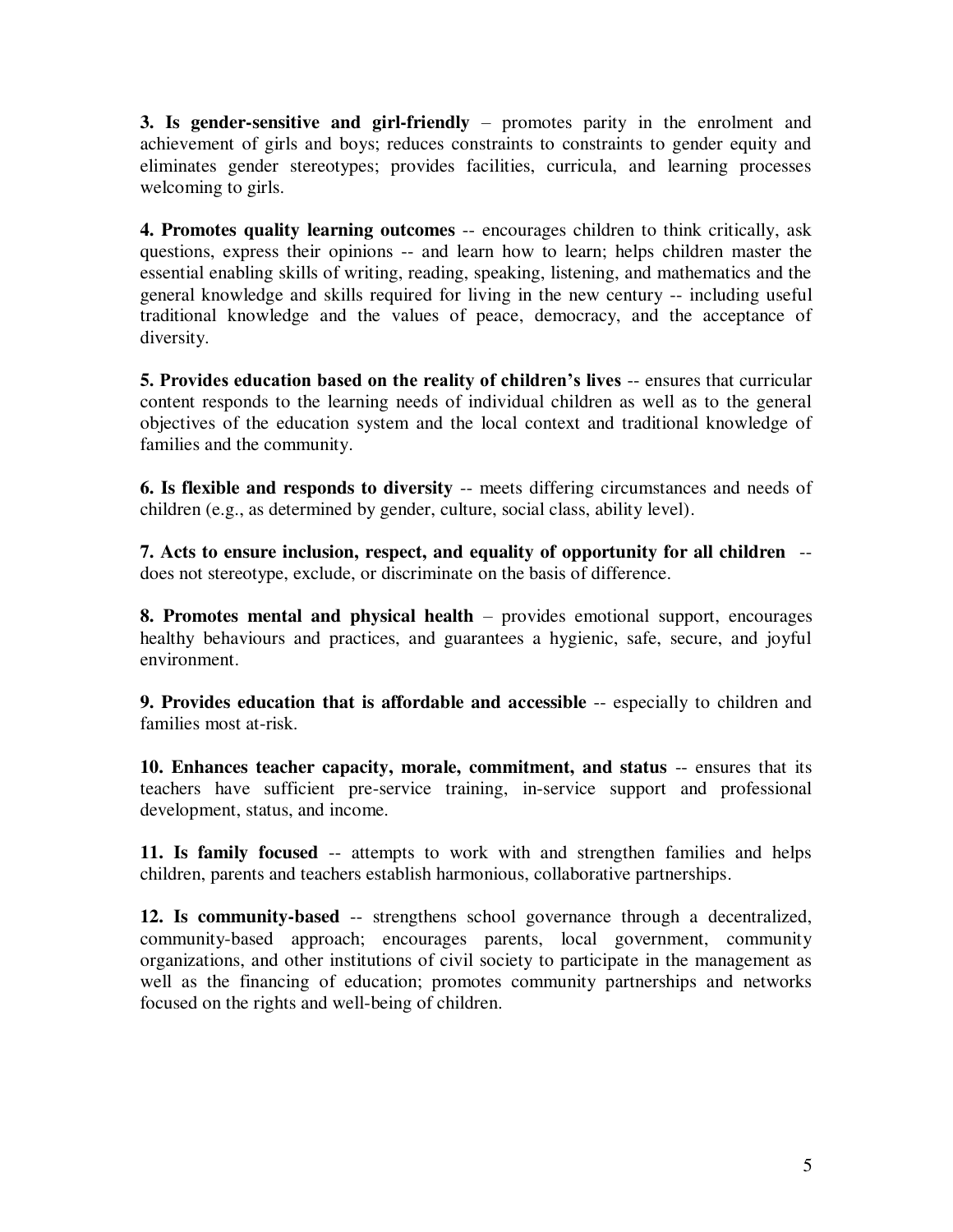#### *Conclusion*

Experience is now showing that a framework of rights-based, child-friendly schools can be a powerful tool for both helping to fulfill the rights of children and providing them an education of good quality. At the national level, for ministries, development agencies, and civil society organizations, the framework can be used as a normative goal for policies and programmes leading to child-friendly systems and environments, as a focus for collaborative programming leading to greater resource allocations for education, and as a component of staff training. At the community level, for school staff, parents, and other community members, the framework can serve as both a goal and a tool of quality improvement through localized self-assessment, planning, and management and as a means for mobilizing the community around education and child rights.

#### **A rights-based, child-friendly school: above all -- has an environment of good quality**

- **Inclusive of children**
- **Effective with children**
- **Healthy and protective for children**
- **Gender-sensitive**
- **Involved with children, families, and communities**

#### *References:*

Pigozzi, M. J. (2000, May 17-19). UNICEF will assist every country it can to enable girls

to obtain a quality basic education. In *Symposium on Girls' Education. Evidence,* 

*Issues, Actions.* USAID.

Rihany, M. A. (2006). Moving beyond: taking girls and the world beyond the broken bridge. In *Keeping the Promise: Five Benefits of Girls' Secondary Education*. AED .